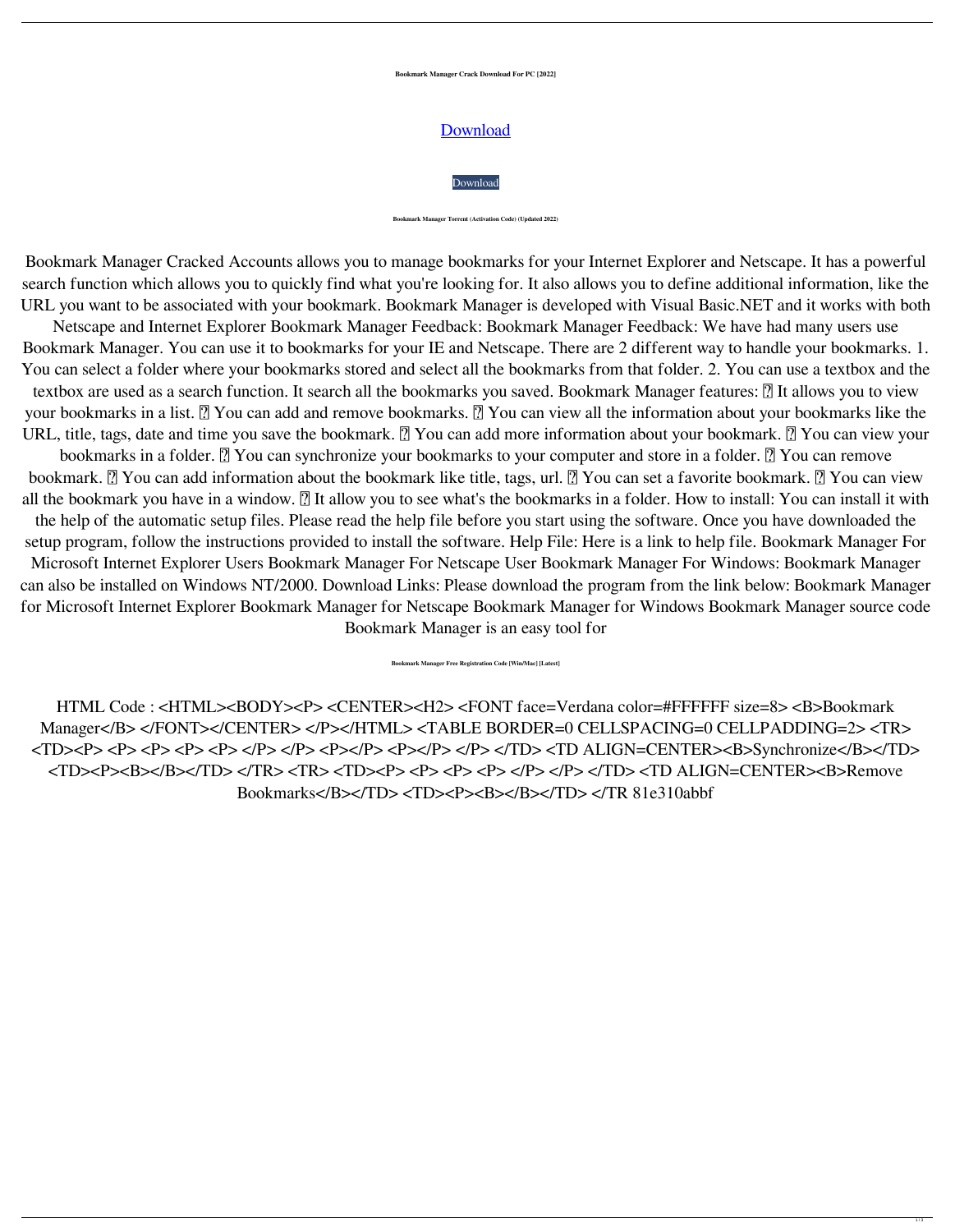The Bookmark Manager application was designed to be a simple tool that will manage bookmarks for users of MSIE3-6 or Netscape3.x,4.x. Here are some key features of "Bookmark Manager":  $\Omega$  Synchronize,  $\Omega$  filter,  $\Omega$  edit,  $\Omega$  remove bookmarks,  $\Omega$ create HTML page from selected ones. Requirements:  $\sqrt{2}$  Internet Explorer  $\sqrt{2}$  Netscape  $D\sqrt{2}D^{\circ}N\sqrt{2}D$ ,  $D\sqrt{2}D^{\circ}D\sqrt{2}D^{\circ}M\sqrt{2}D$ ,  $D\sqrt{2}D\sqrt{2}D^{\circ}M\sqrt{2}D$ Đ<sup>2</sup>Đ¾Ñ<u>?</u>D¾Đ<sup>3</sup>Đ¾Đ<sup>2</sup>Đ¾Ñ?D Ñ?Dµ Đ¼Đ½Đµ Đ¿Ñ?D¾Đ<sup>3</sup>Đ¾Đ»Đ¾Đ<sup>3</sup>Đ Ň? Đ¼Đ°Ñ?DºĐ¾Ñ?DµĐ<sup>1</sup>Ñ?DµĐ½Đ° ĐĐuбРла. Đ Đ¾Đ<sup>2</sup>Đ¾Ñ〗Ñ?D : Ñ?DµÑ?DµĐ·Ñ?DºĐ¾Ñ?]Đ¾Ñ?]Ñ?]Ñ?]Ñ?]D¾Đ¿ĐµÑ?] Đ½ĐμĐ¿Đ¾Đ»Ñ?]Đ·Ñ?]ĐμÑ?]Ñ?]. Đ?]аÑ?]Đ D¼ Đ<sup>2</sup>Đ D´Đ¾Đ¼, Đ<sup>2</sup>Đ¾Ñ?]Đ¾Đ<sup>3</sup>Đ¾Ď<sup>2</sup>Đ¾Ñ?]Đ Ň?]Đμ Đ¼Đ½Đμ  $D_i \tilde{N}$ <sup>7</sup> $D$ <sup>3</sup> $4D$ <sup>3</sup> $D$ <sup>3</sup> $4D$ <sup>3</sup> $D$ <sup>3</sup> $D_i$ <sub>1</sub> $\tilde{N}$ <sup>7</sup> $D_i$ <sub>1</sub> $D_i$ 

The Bookmark Manager application provides an easy way to manage bookmarks. The application allows to select Bookmarks from a list, and let you easily remove bookmarks or create a new HTML page from them. The application can also be used to synchronize bookmarks between a number of browsers. In addition, the application has a printing utility which makes it easy to print a list of selected bookmarks. Calender (1998) Description: This section allows you to display a calendar on the top page. The application supports the following features:  $\Omega$  displays a full month calendar  $\Omega$  allows selecting any day  $\Omega$  shows all days in a month in one month  $\Omega$  allows saving date/time settings for the current application  $\Omega$  shows the calendar as a task list  $\Omega$  allows to display agenda  $\Omega$  allows to select time slots for the current application  $\Omega$  allows to save time slots for the current application  $\Omega$  allows to define repeating tasks  $\Omega$ allows the user to specify multiple time slots for the same task  $\Omega$  allows to define multiple tasks for a single time slot  $\Omega$  allows to select a preset time for a task  $\Omega$  allows to create repeating tasks  $\Omega$  allows the user to specify specific day, month, year for repeating tasks  $\Omega$  allows the user to define a specific time for a repeating task  $\Omega$  allows the user to specify if a repeating task is active every day, every week, every month or every year  $\Omega$  allows the user to set the time for the next task  $\Omega$  allows the user to activate a task immediately  $\Omega$  allows the user to activate a task in 10 seconds, in 15 seconds, in 30 seconds, in 50 minutes, in 1 hour, in 2 hours, in 12 hours, in 24 hours  $\Omega$  allows the user to specify that a task is active for a week, a month, a year, or all time  $\Omega$  allows the user to select from a list of repeating tasks  $\Omega$  allows the user to modify the value of a task  $\Omega$  allows the user to select a date for a task  $\Omega$  allows the user to select a day for a task  $\Omega$  allows the user to select a date and a time for a task  $\Omega$  allows the user to select a date and a month for a